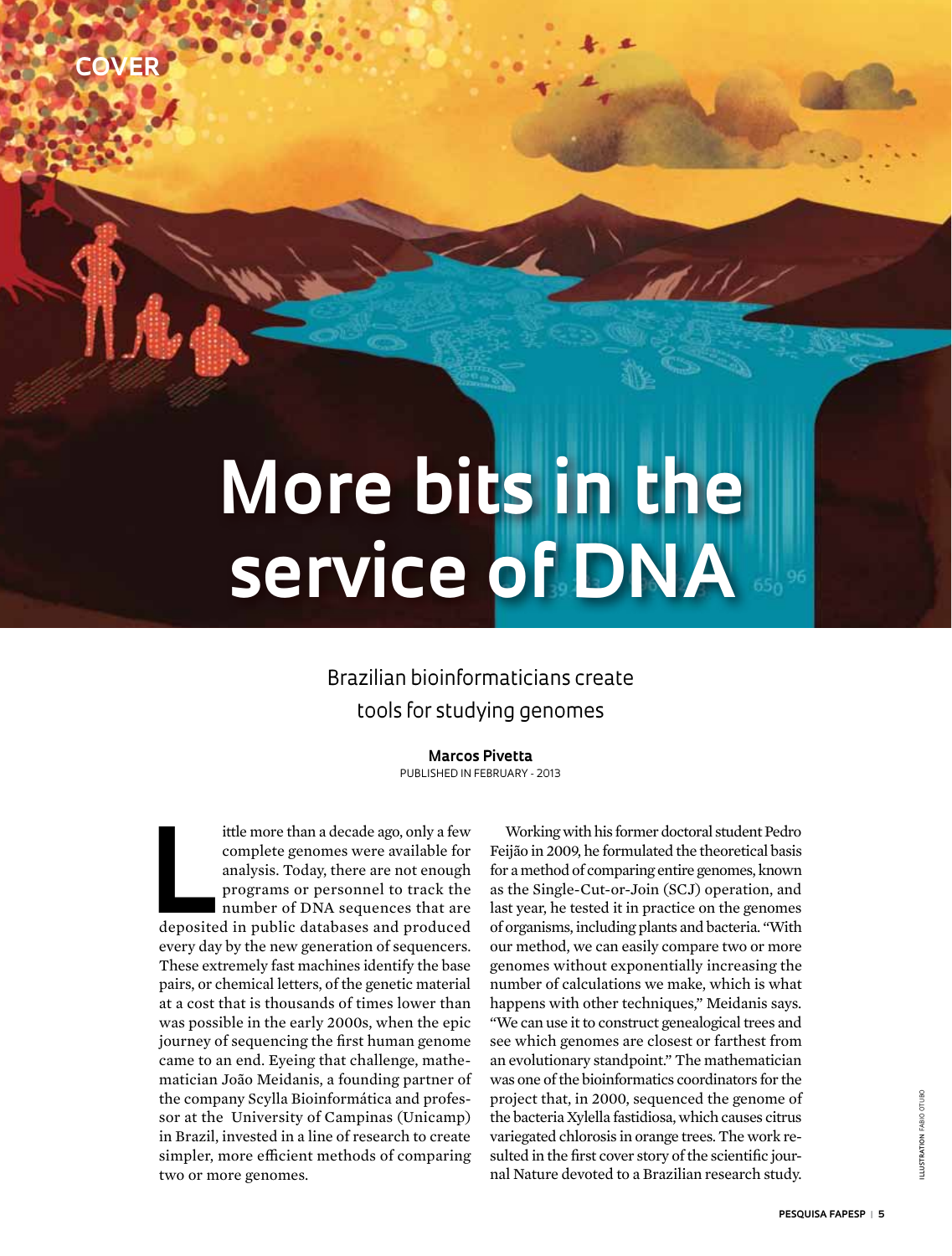## **The fall of DNA**

In one decade, the cost of sequencing a human genome has fallen from \$100 million to less than \$10,000

\* axis y in logarithmic scale (in \$)



To compare all of the genetic material of one species to that of another, researchers must resort to simplification. The primary way to do this is to take into account the notion that the genes in the compared genomes are exactly the same but are in a different order in the specific sequence of each organism. Using this logic, methods for comparing genomes count the number of rearrangements that would be needed to transform one genome into another. These rearrangements occur when large segments of DNA in the original sequence move over time. The fewer rearrangements separating two genomes, the closer they are to one another on the evolutionary tree.

Using their method, Meidanis and Feijão formulated an alternative definition for the concept of the breakpoint, an important parameter for finding rearrangements in a sequence and calculating the proximity of two genomes. A breakpoint is the location at which there is an interruption in a long conserved segment in the genomes being compared.

Last year, the two researchers refined another method of genome comparison that is more elaborate than SCJ. This second technique, initially proposed in 2000, compares only circular genomes. With this development, it also became useful to compare the genetic material of linear chromosomes. "That was one of the limitations of the original technique," says Feijão, who is now with Scylla. The new method, based on what mathematicians call adjacency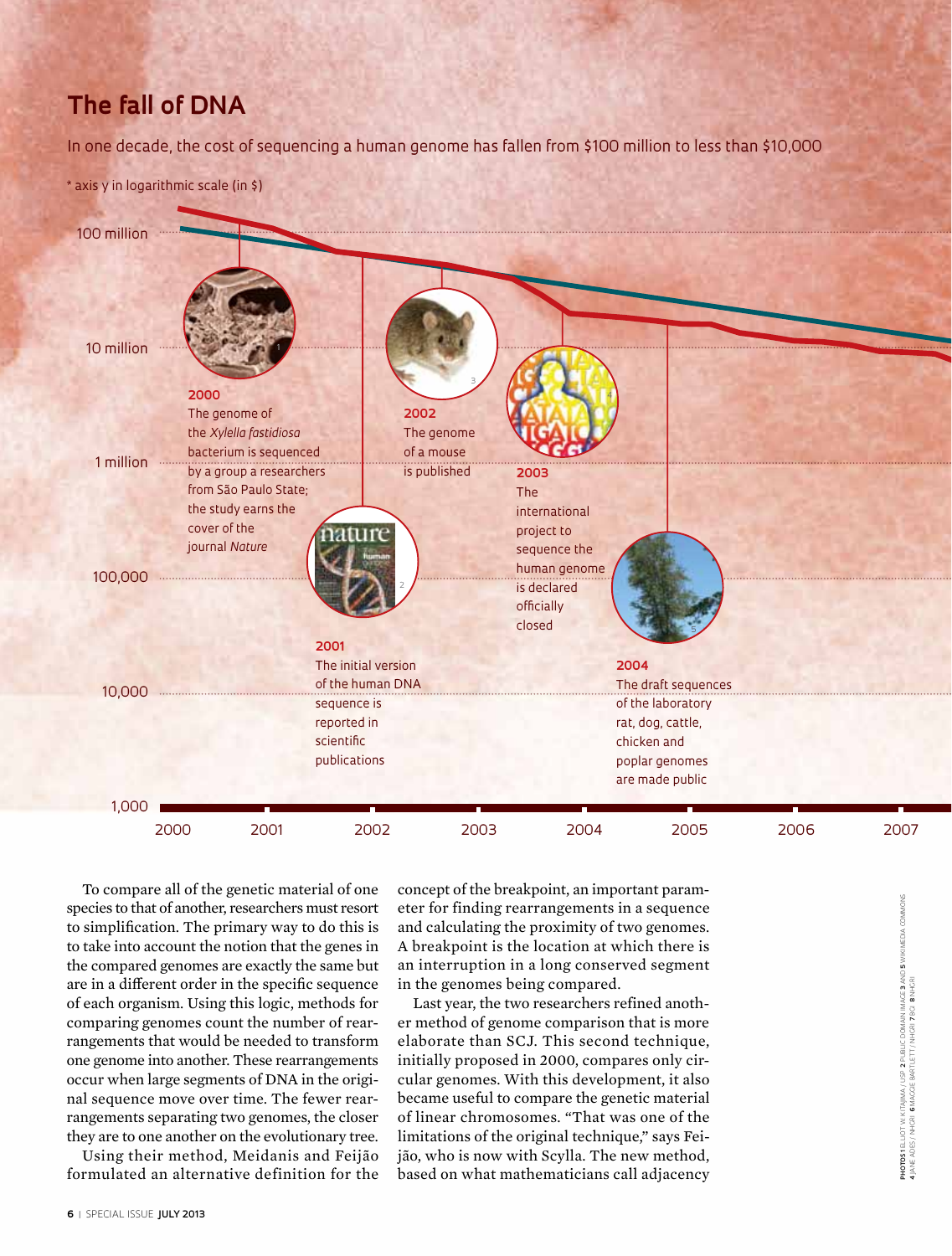#### **Moore's Law**

Until the mid-2000s, the decline in the cost of sequencing had followed the declining cost of technology in line with Moore's Law, after which the cost has plummeted

> **2011** Chinese scientists at the BGI announce a project to sequence three million genomes of plants, animals, humans and microorganisms

7

**2012** The complete genome of 1,092 people from different continents is published in the journal *Nature*

8

**2008** The second- or latestgeneration machines arrive on the market and bring down the cost of genome sequencing

2008 2009 2010 2011 2012

6

algebraic formalism, has not yet been tested on real genomes. For now, it exists only in theory.

**SOURCE** NHGRI GENOME SEQUENCING PROGRAM

#### **Metagenomics**

Meidanis is clearly not the only researcher to feel the effects of the new reality in his field. Having returned to Brazil in mid-2011, after eight years at the Virginia Bioinformatics Institute in the US, João Carlos Setubal, who now is a full professor at the Chemistry Institute of the University of São Paulo (USP), notes that the demand for services and research in his field has grown in volume and sophistication in the recent years. As an example of this trend, he has received 16 proposals for collaboration on other researchers' initiatives since returning to São Paulo. "The latest-generation sequencers produce an astronomical amount of data on genomes, proteomes and organism metabolism," says Setubal, who was a bioinformatics coordinator for the Xylella project. "Because of declining technology costs, today any research project with minimal resources can sequence the genome of an organism."

One field that has opened up to biologists and bioinformaticians in the past decade is metagenomics, which studies the microbiota of an ecological niche. Setubal's principal research, an FAPESP thematic project on microorganisms at the São Paulo Zoo, is focused on this field. In this approach, instead of isolating and cultivating the microorganisms such that the DNA of each species can be extracted separately, he takes a sample directly from the environment to be studied. In such a sample, the DNA of several species comes "mixed," and it is up to the bioinformaticians to find the techniques for separating and characterizing the genetic material of each species. "We are studying three microbiomes at the Zoo: compost made by zoo staff, water from the lakes and manure from howler monkeys," Setubal says.

Metagenomics is also a way to search for unknown organisms in a specific habitat.<br>The team headed by Ana Tereza Ribeiro unknown organisms in a specific habitat. de Vasconcelos, the coordinator of the bioinformatics center at the National Scientific Computing Laboratory (LNCC) in the city of Petropolis, participated in the discovery of magnetic bacteria found in Araruama Lake on the coast of the state of Rio de Janeiro, one of the world's most saline lagoons. One of the bacteria found in that study was Candidatus magnetoglobus multicellularis; identified by Ulysses Lins of the Federal University of Rio de Janeiro (UFRJ), the bacteria are difficult to isolate from the environment and keep in a culture medium. "We are currently involved in about ten metagenomics projects," says Vasconcelos, who has three sequencers in her laboratory and a team of approximately 25 people.

The amount of time and money required for projects devoted to DNA analysis of organisms has changed radically in the past decade. In the early years of the genomics era, only large companies dared to venture into this new field. By the time the international public consortium that sequenced human genome for the first time was officially terminated in April 2003, that mega-initiative required 13 years of work by hundreds of scientists from at least 18 countries, including Brazil, and had an estimated cost of \$2.7 billion. In considerably lower but equally massive proportion, the sequencing of the Xylella bacterium had cost FAPESP \$12 million and involved the contributions of 192 researchers over a three-year period.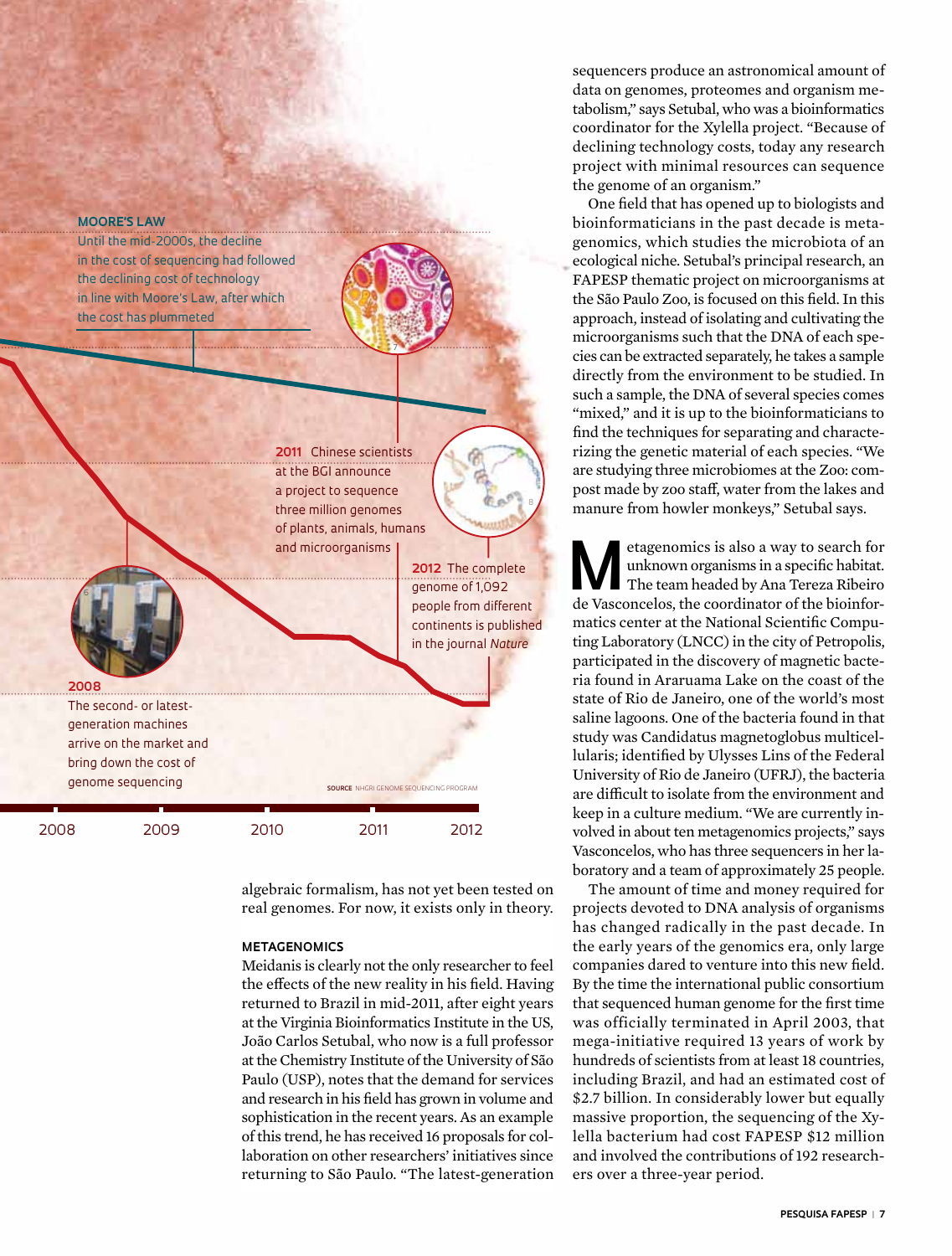Genome sequencing has become cheaper by a factor of 10,000 to 20,000 compared to what it cost a little more than a decade ago, according to the data from the National Human Genome Research Institute (NHGRI) in the U.S. The mass influx of the second-generation sequencers into the market in the early 2008, which used a technology different from that of the early Sangertype machines, caused the cost of sequencing to plummet at a rate that far outpaced the performance gains resulting from Moore's Law of computing power. Today, in two or three days and at a cost of just a few thousand dollars, it is possible to identify all of the three billion chemical letters of a person's DNA. "Bioinformatics is a new tool, a magnifying glass, that enables us to better understand this biological phenomenon, which has not changed but can now be seen in another way," says Gonçalo Pereira of the Institute of Biology (IB) at Unicamp.

owever, sequencing is one thing, and ex-<br>tracting useful information from the bil-<br>lions of data points that computers pour tracting useful information from the billions of data points that computers pour out on a daily basis into the hands of scientists is another thing and is considerably more complex. "Genome sequencing is cheap today and has become a commodity, but data analysis is expensive," says computer scientist João Paulo Kitajima of Mendelics, a new company that provides personalized genome analysis. "The number of people searching for jobs in bioinformatics has grown exponentially, and there is a supply and demand gap for specialists in Brazil and elsewhere."

It is difficult to accurately estimate the size of the community of bioinformaticians in Brazil. According to Guillherme Oliveira, president of the Brazilian Association for Bioinformatics and Computational Biology (AB3C), there are approximately 300 people, including professors, students and researchers, who maintain ties with the organization. "Bioinformaticians were once self-taught," says Oliveira, who coordinates the bioinformatics center at the Oswaldo Cruz Foundation (Fiocruz) in the state of Minas Gerais. "Today, many of them have

come out of post-graduate programs, and every state has a bioinformatics specialist. What's new is that now companies are also operating in this field." Large Brazilian universities, such as USP, UFRJ and the Federal University of Minas Gerais (UFMG), as well as Fiocruz, have specific post-graduate programs in bioinformatics. Other universities incorporate it as a line

**The declining cost of sequencing has made genomic techniques accessible to projects of any budget**

## **China has the largest sequencing center**

In less than 15 years, a Chinese bioinformatics center has gone from being a minor partner in the international consortium that mapped the first human genome to a major global power in DNA sequencing. Established in 1999, the Beijing Genomics Institute (BGI) today has 180 sequencing machines, most of which are latest generation units that can produce six terabytes of data per day, an equivalent of the complete genomes of 2,000 individuals. The center has 4,000 employees and affiliates in the United States, Europe and Japan. This operation, conducted by the Chinese on an enormous scale, has created expectations that the cost of sequencing of a human genome will soon fall to \$1,000. Their work makes them a major player in the state-of-the-art

projects that reach far beyond decoding the genetic sequence of the giant panda, the national symbol, three years ago. In 2010, for example, BGI sequenced the first complete genome of a human ancestor from the DNA of an Eskimo who lived 4,000 years ago. In 2012, it provided the DNA of 100 Chinese for the international effort to study the genome of approximately 1,000 people from different regions around the globe. In addition, last year, the center announced plans to sequence three million genomes of humans, plants, animals and microorganisms in the next few years. The Chinese policy is an aggressive one both scientifically and commercially. Beyond selling its bioinformatics services, BGI is trying to ensure its own access to the most recent advances in the field.

Early this year, the center received the go-ahead from the U.S. for the \$177 million purchase of Complete Genomics, a California company that developed a new sequencing method. The results obtained using this method have been reported to be more accurate than those obtained with the current methods used worldwide.



A giant panda: One of the genomes for which the China's Beijing **Genomics** Institute (BGI) decoded its complete sequence